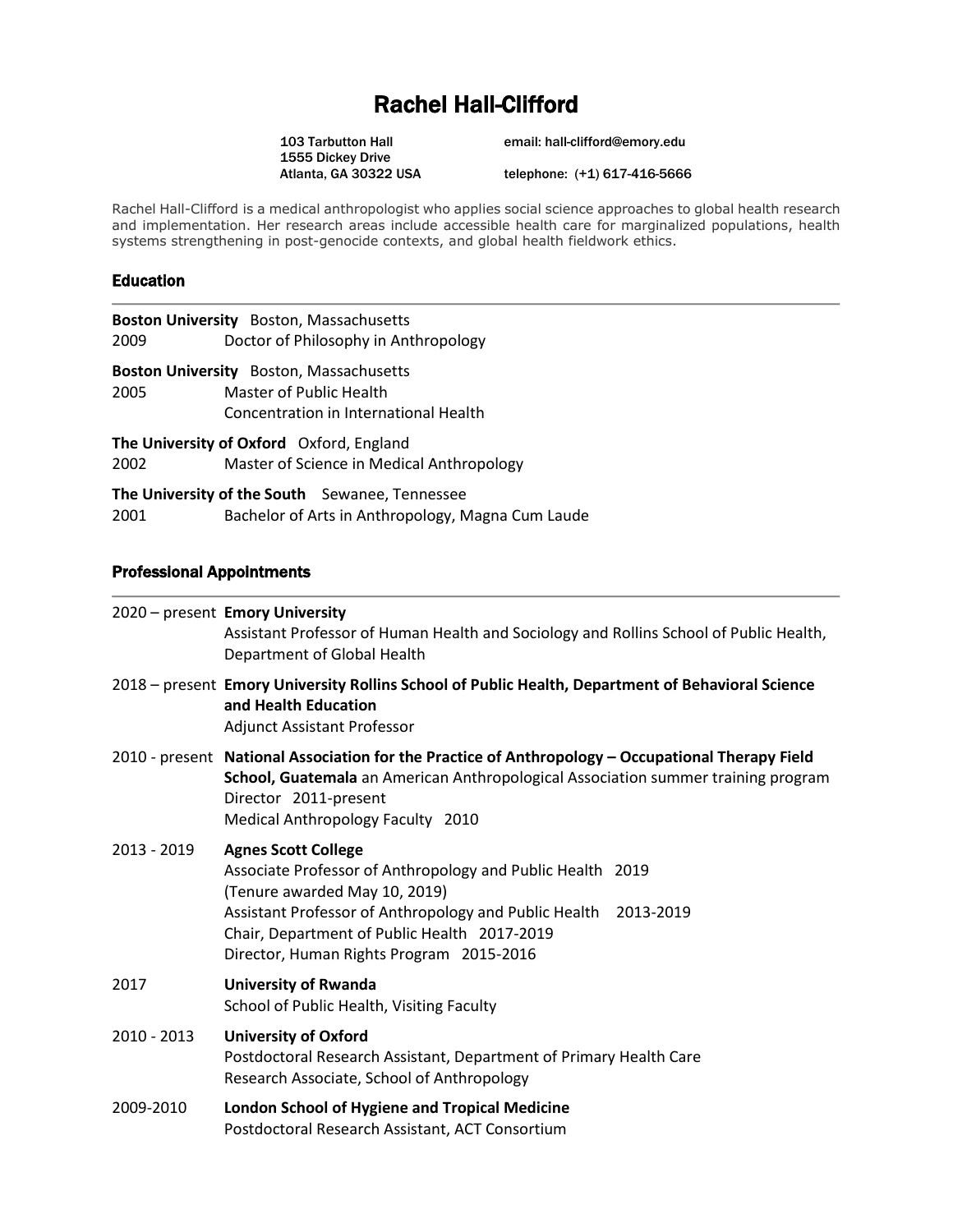- 2008-2009 **Harvard University**, Department of Anthropology Medical Anthropology Postdoctoral Research Assistant for Professor Arthur Kleinman
- 2003-2009 **Boston University, Department of Anthropology** Lecturer in Medical Anthropology 2008-2009, 2006

# **Publications**

# **BOOKS**

Under contract. **R Hall-Clifford**. *Underbelly: Diarrhea, Disparity and the Fate of Development in Guatemala*. Routledge.

# **PEER-REVIEWED ARTICLES**

- 2020 **R Hall-Clifford**. Applied Anthropology, Activism, and Loss: Experiences from highland Guatemala. *Annals of Anthropological Practice* 44 (2), 198-201. <https://doi.org/10.1111/napa.12151>
- 2020 CE Valderrama, F Marzbanrad , **R Hall-Clifford**, P Rohloff, GD Clifford. A proxy for detecting IUGR based on gestational age estimation in a Guatemalan rural population. *Frontiers in Artificial Intelligence*, 3(56). <https://doi.org/10.3389/frai.2020.00056>
- 2020 CE Valderrama, F Marzbanrad, M Juarez, **R Hall-Clifford**, P Rohloff, and GD Clifford. Estimating birth weight from observed postnatal weights in a Guatemalan highland community. *Physiological Measurement*. <https://doi.org/10.1088/1361-6579/ab7350>
- 2020 M Juarez, Y Juarez, E Coyote, T Nguyen, C Shaw, **R Hall-Clifford**, G Clifford, and P Rohloff. Working with lay midwives to improve the detection of neonatal complications in rural Guatemala. *BMJ Open Quality*, 9(1). <http://dx.doi.org/10.1136/bmjoq-2019-000775>
- 2019 **R Hall-Clifford** and R Cook-Deegan. "Ethically managing risks in global health fieldwork: Human rights ideals confront real world challenges." *Health and Human Rights Journal*, 21(1), 7-18. [https://cdn2.sph.harvard.edu/wp-content/uploads/sites/125/2019/07/Hall\\_Cook.pdf](https://cdn2.sph.harvard.edu/wp-content/uploads/sites/125/2019/07/Hall_Cook.pdf)
- 2019 C Valderrama Cuadros, L Stroux, N Katebi, E Paljug, **R Hall-Clifford**, P Rohloff, F Marzbanrad, G Clifford. "An open source autocorrelation-based method for fetal heart rate estimation from one-dimensional Doppler ultrasound." *Physiological Measurement*, 40(2):025005. <https://doi.org/10.1088/1361-6579/ab033d>
- 2018 B Martinez, E Coyote, **R Hall-Clifford**, M Juarez, AC Miller, A Francis CE Valderrama, L Stroux, GD, Clifford, P Rohloff. mHealth intervention to improve the continuum of maternal and perinatal care in rural Guatemala: a pragmatic, randomized controlled feasibility trial. *Reproductive Health*, 15(1): 120, 12 pages. [https://doi.org/10.1186/s12978-018-0554-z.](https://doi.org/10.1186/s12978-018-0554-z)
- 2018 S Roche, M Brockington, S Fathima, M Nandi, B Silverberg, HE Rice, **R Hall-Clifford.** Freedom of choice, expressions of gratitude: Patient experiences of short-term surgical missions in Guatemala. *Social Science & Medicine*, 208:117-25. [https://doi.org/10.1016/j.socscimed.2018.05.021.](https://doi.org/10.1016/j.socscimed.2018.05.021)
- 2018 CE Valderrama, F Marzbanrad, L Stroux, B Martinez, **R Hall-Clifford**, C Liu, N Katebi, P Rohloff, and GD Clifford. Improving the Quality of Point of Care Diagnostics with Real-Time Machine Learning in Low Literacy LMIC Settings: Full Paper. *Proceedings of ACM SIGCAS Computing and Sustainable Societies* (ACMSIGCAS-COMPASS2018). Article 4, 11 pages. 10[.1145/](https://dl.acm.org/citation.cfm?doid=3209811.3209815)3209811.3209815.
- 2017 Martinez B, **Hall-Clifford R**, Coyote E, Stroux L, Valderrama CE, Aaron C, Francis A, Hendren C, Rohloff P, Clifford GD. Agile development of a smartphone app for perinatal monitoring in a resource-constrained setting. *Journal of Health Informatics in Developing Countries*, 11(1), 19 pages. [http://www.jhidc.org/index.php/jhidc/article/view/158/212.](http://www.jhidc.org/index.php/jhidc/article/view/158/212)
- 2017 **R Hall-Clifford**, S Roche, S Fathima, N Palmius, K Hollingworth, J Kennedy, J Merida, M Stephens, R Lavalley, P Rohloff, P Garcia, G Clifford. Sustainable Technology for Surgical Referrals: Pilot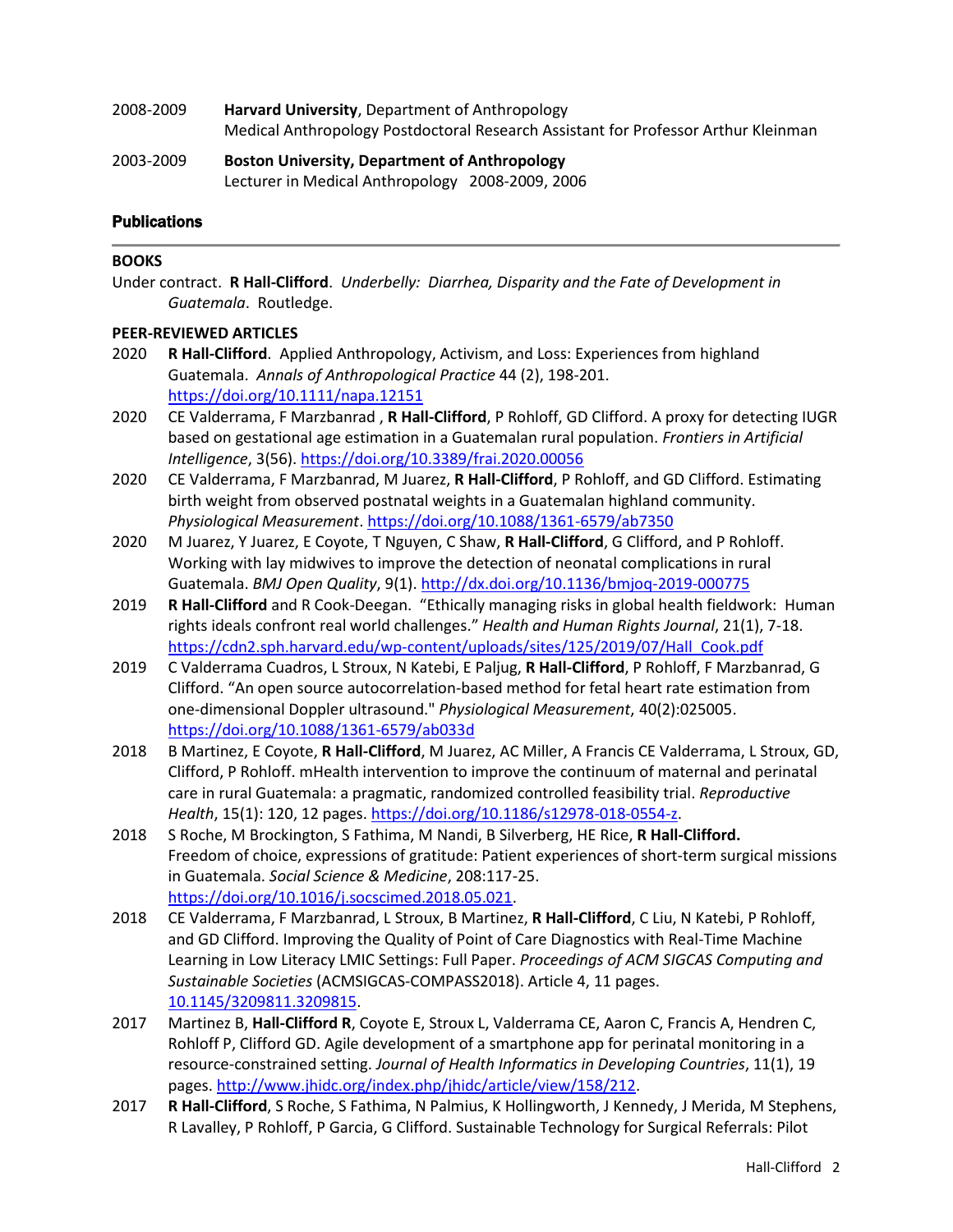Implementation of an Electronic Referral System for Short-Term Surgical Missions. *Journal of Health Informatics in Developing Countries*, 11(2), 26 pages. [http://www.jhidc.org/index.php/jhidc/article/view/166/219.](http://www.jhidc.org/index.php/jhidc/article/view/166/219)

- 2017 B Nichols, K Umana, T Britton, L Farias, R Lavalley, **R Hall-Clifford**. Transnational Information Politics and the "Child Migration Crisis": Guatemalan NGOs Respond to Youth Migration. *VOLUNTAS: International Journal of Voluntary and Nonprofit Organizations* 28(5):1962-87. [https://doi.org/10.1007/s1126.](https://doi.org/10.1007/s1126)
- 2017 **R Hall-Clifford**, R Amerson. From Guidelines to Local Realities: Evaluation of oral rehydration therapy and zinc supplementation in Guatemala. *Revista Panamericana de Salud*  Pública/Pan American Journal of Public Health [41:e8,](https://www.scielosp.org/scielo.php?pid=S1020-49892017000100205&script=sci_arttext&tlng=es) 6 pages.
- 2016 L Stroux, B Martinez, E Coyote Ixen, N King, **R Hall-Clifford**, P Rohloff & GD Clifford. An mHealth monitoring system for traditional birth attendant-led antenatal risk assessment in rural Guatemala. *Journal of Medical Engineering & Technology* 40(7-8), 356–371. [https://doi.org/10.1080/03091902.2016.1223196.](https://doi.org/10.1080/03091902.2016.1223196)
- 2015 **R Hall-Clifford**. Autopathographies: How 'Sick Lit.' Shapes the Illness Experience. *Journal of the Anthropological Society of Oxford*, [7\(3\): 355-369.](https://www.anthro.ox.ac.uk/sites/default/files/anthro/documents/media/jaso7_3_2015_355_369.pdf)
- 2015 S Roche and **R Hall-Clifford**. Making Surgical Missions a Joint Operation: NGO Experiences of Visiting Surgical Teams and the Formal Healthcare System in Guatemala. *Global Public Health*, 10(10): 1201-1214. [https://doi.org/10.1080/17441692.2015.1011189.](https://doi.org/10.1080/17441692.2015.1011189)
- 2014 S Fathima, N Palmius, DA Clifton, P Rohloff, GD Clifford, and **R Hall-Clifford**. Sanitationrelated disease surveillance using community health promoters and mobile phone technology: A low-cost perinatal monitoring system for use in rural Guatemala. *Appropriate Healthcare Technologies for Low Resource Settings - AHT2014*. IET Proceedings: The 8th International Conference - Promoting access to healthcare through technology, 4 pages. DOI: [10.1049/cp.2014.0763.](http://digital-library.theiet.org/content/conferences/10.1049/cp.2014.0763)
- 2014 L Stroux, NE King, S Fathima, **R Hall-Clifford**, P Rohloff, and GD Clifford. A low-cost perinatal monitoring system for use in rural Guatemala. *Appropriate Healthcare Technologies for Low Resource Settings - AHT2014*. IET Proceedings: The 8th International Conference - Promoting access to healthcare through technology, 4 pages. [DOI: 10.1049/cp.2014.0777.](http://digital-library.theiet.org/content/conferences/10.1049/cp.2014.0777)
- 2014 R Amerson, **R Hall-Clifford**, B Thompson, and N Comninellas. Implementation of a Training Program for Low-Literacy Promotoras in Oral Rehydration Therapy. *Public Health Nursing*, 32(2): 177-185. [https://doi.org/10.1111/phn.12152.](https://doi.org/10.1111/phn.12152)
- 2012 **R Hall-Clifford**, G Frank. The case for transdisciplinarity: Teaching for human rights advocacy in Guatemala. *Teaching Anthropology* 2(2): [27-36.](https://www.teachinganthropology.org/ojs/index.php/teach_anth/article/view/347/493)
- 2011 CIR Chandler, **R Hall-Clifford**, A Turinde, P Magnussen, S Clarke, and AK Mbonye. Targeting ACTs through RDT introduction at registered drug shops in Uganda: Rational use versus rationale for use. *Social Science and Medicine*, 72: 937-944. [https://doi.org/10.1016/j.socscimed.2011.01.009.](https://doi.org/10.1016/j.socscimed.2011.01.009)
- 2009 A Kleinman and **R Hall-Clifford**. Stigma: A social, cultural, and moral experience. *Journal of Epidemiology and Community Health* 63(6): 418-419. [http://dx.doi.org/10.1136/jech.2008.084277.](http://dx.doi.org/10.1136/jech.2008.084277)
- 2008 GD Clifford, JA Blaya, **R Hall-Clifford** and HSF Fraser. Medical information systems: A foundation for healthcare technologies in developing countries. *BioMedical Engineering OnLine* 7(18), 8 pages. [https://doi.org/10.1186/1475-925X-7-18.](https://doi.org/10.1186/1475-925X-7-18)
- 2006 Vian, Taryn, Kristina Gryboski, and **R Hall-Clifford**.Informal Payments in Government Health Facilities in Albania: Results of a Qualitative Study. *Social Science and Medicine* 62(4): 877-887 . <https://doi.org/10.1016/j.socscimed.2005.07.005>

# **BOOK CHAPTERS**

- *2020* **R Hall-Clifford**. Medical Anthropology in Global Health. Oxford Research Encyclopedia of Anthropology. Oxford University Press.
- 2015 **R Hall-Clifford**. Capitalizing on Care: Marketplace Quasi-pharmaceuticals in the Guatemalan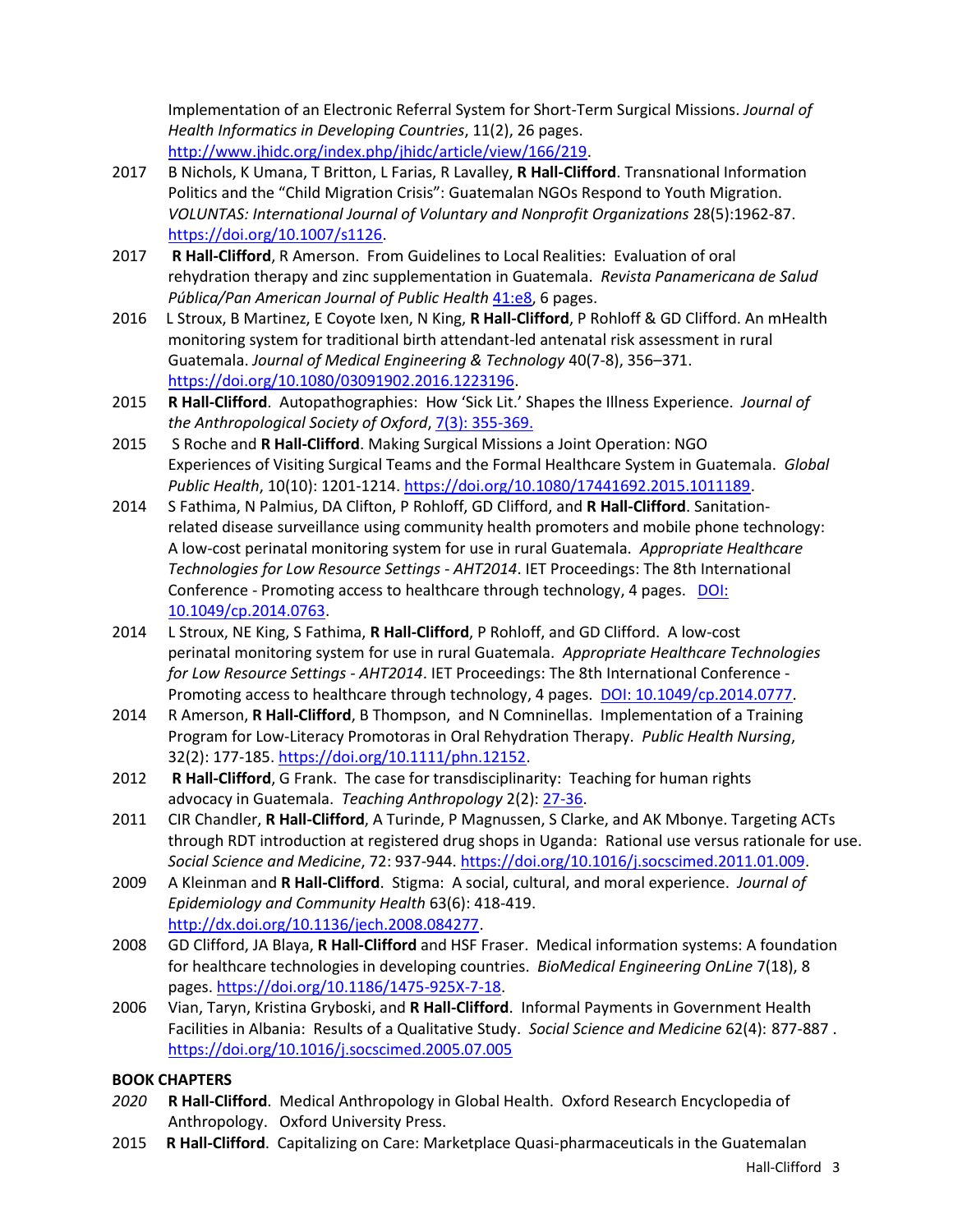Health-seeking Landscape. In *Privatization and the New Medical Pluralism: Shifting Healthcare Landscapes in Maya Guatemala*. P Rohloff and A Chary, eds. Lanham, MD: Lexington Books, 71-87.

2010 A Kleinman and **R Hall-Clifford**. Chronicity: Time, Space, and Culture. In *Chronic Conditions, Fluid States: Chronicity and the Anthropology of Illness*. L Manderson and C Smith-Morris, eds. Piscataway, NJ: Rutgers UP, 247-251.

# **JOURNAL ISSUE GUEST EDITOR**

2019 **R Hall-Clifford**, D Addiss, R Cook-Deegan, J Lavery, guest editors. "Global Health Fieldwork Ethics: Mapping the Challenges," in Special section, "Global Health Fieldwork Ethics: Values, Realities, and the Right to Health." P Farmer, ed. *Health and Human Rights Journal*, 21(1),1-5. [https://cdn2.sph.harvard.edu/wp-content/uploads/sites/125/2019/07/Editorial\\_Hall.pdf](https://cdn2.sph.harvard.edu/wp-content/uploads/sites/125/2019/07/Editorial_Hall.pdf)

## **TECHNICAL REPORTS**

- 2017 [Birth Attendants and the Experience of Birth in Guatemala: Roles, Barriers, and Rights.](https://drive.google.com/file/d/1oriKZGzq_ayjntez6uyQ81s-oKkrh9ra/view) NAPA-OT Field School. Supervised by M Rees, S Roche, and **R Hall-Clifford**.
- 2015 Sustainable Social Enterprise for Water: [Social Justice, Community Development, and](https://drive.google.com/file/d/0B2kpoCf_eddPZ2lIUmlJWkJQU2M/view)  [Household Occupations.](https://drive.google.com/file/d/0B2kpoCf_eddPZ2lIUmlJWkJQU2M/view) NAPA-OT Field School. Supervised by **R Hall-Clifford**.
- 2014 [NGO Networks for Primary Health Care: A Program Evaluation of Common Hope Health](https://sites.google.com/site/napaotfieldschoolguatemala/home/press/ngo-networks-for-primary-health-care)  [Services](https://sites.google.com/site/napaotfieldschoolguatemala/home/press/ngo-networks-for-primary-health-care). NAPA-OT Field School. Supervised by **R Hall-Clifford**.
- 2013 NGOs and Civil Society: [How Common Hope Programming Supports the Educational Transition](https://sites.google.com/site/napaotfieldschoolguatemala/home/press/guatemalas-educational-transition)  [in Guatemala.](https://sites.google.com/site/napaotfieldschoolguatemala/home/press/guatemalas-educational-transition) NAPA-OT Field School. Supervised by **R Hall-Clifford**.
- 2013 [Patient Experiences of Surgical Missions in Guatemala.](https://sites.google.com/site/napaotfieldschoolguatemala/home/press/patient-experiences-of-medical-missions) NAPA-OT Field School. Supervised by **R Hall-Clifford** and **S Roche**.
- 2011 An Investigation of the Surgical Referral Process Utilized by Non-Governmental Organizations in [Guatemala.](https://sites.google.com/site/napaotfieldschoolguatemala/home/press/ngo-networks-redes-de-ongs) NAPA-OT Field School. Supervised by G Frank and **R Hall-Clifford**.
- 2009 CIR Chandler, **R Hall-Clifford**, and S Yeung. ACT Consortium Framework for Evaluation of RDT Interventions. [ACTC/CC/2009/RDTEVALv01.](http://www.actconsortium.org/pages/guidance-notes.html)
- 2004 Vian, T., Gryboski, K., Sinoimeri, Z., & **Hall, R**. Informal Payments in the Public Health Sector in Albania: Final Report. Partners for Health Reform Plus Project: Abt Associates, Inc. Bethesda, MD.

## **INVITED EDITORIALS AND REVIEWS**

- 2019 **R Hall-Clifford** and A Castro. "Reflecting on '#MeToo Meets Global Health: A call to action.'" "Critical Care" blog post for *Medical Anthropology Quarterly* [http://medanthroquarterly.org/2019/06/15/reflecting-on-metoo-meets-global-health-a-call-to](http://medanthroquarterly.org/2019/06/15/reflecting-on-metoo-meets-global-health-a-call-to-action/)[action/](http://medanthroquarterly.org/2019/06/15/reflecting-on-metoo-meets-global-health-a-call-to-action/) June 15.
- 2019 **R Hall-Clifford** et al. "#MeToo Meets Global Health: A call to action." *Health and Human Rights Journal*, 21(1), 133-139. [https://cdn2.sph.harvard.edu/wp](https://cdn2.sph.harvard.edu/wp-content/uploads/sites/125/2019/06/CallToAction-Commentary.pdf)[content/uploads/sites/125/2019/06/CallToAction-Commentary.pdf](https://cdn2.sph.harvard.edu/wp-content/uploads/sites/125/2019/06/CallToAction-Commentary.pdf)
- 2019 **R Hall-Clifford**. "Where there is no hashtag: Considering gender-based violence in global health fieldwork in the time of #MeToo." *Health and Human Rights Journal*, 21(1), 129-132. [https://cdn2.sph.harvard.edu/wp-content/uploads/sites/125/2019/06/Comm\\_Hall-Clifford-.pdf](https://cdn2.sph.harvard.edu/wp-content/uploads/sites/125/2019/06/Comm_Hall-Clifford-.pdf)
- 2018 **R Hall-Clifford**. "Situating Global Health Fieldwork Ethics within the Right to Health." Invited blog post for *[Health and Human Rights Journal](https://www.hhrjournal.org/2018/06/situating-global-health-fieldwork-ethics-within-the-right-to-health/)* June 15.
- 2018 **R Hall-Clifford** and B Nichols. "Practicing Anthropologists Make Anthropology Matter." *Anthropology News*, Jan 24. DOI: 10.1111/AN.738.
- 2017 **R Hall-Clifford** (contributor). Influential Women of and for Anthropology. *Anthropology News* 58: e81-e97. doi:10.1111/AN.359.
- 2012 **R Hall-Clifford**. Special issue editor. Introduction to Special Issue: Teaching in the Field. *Teaching Anthropology* 2(2)[: 1-2.](https://www.teachinganthropology.org/ojs/index.php/teach_anth/article/view/344/494)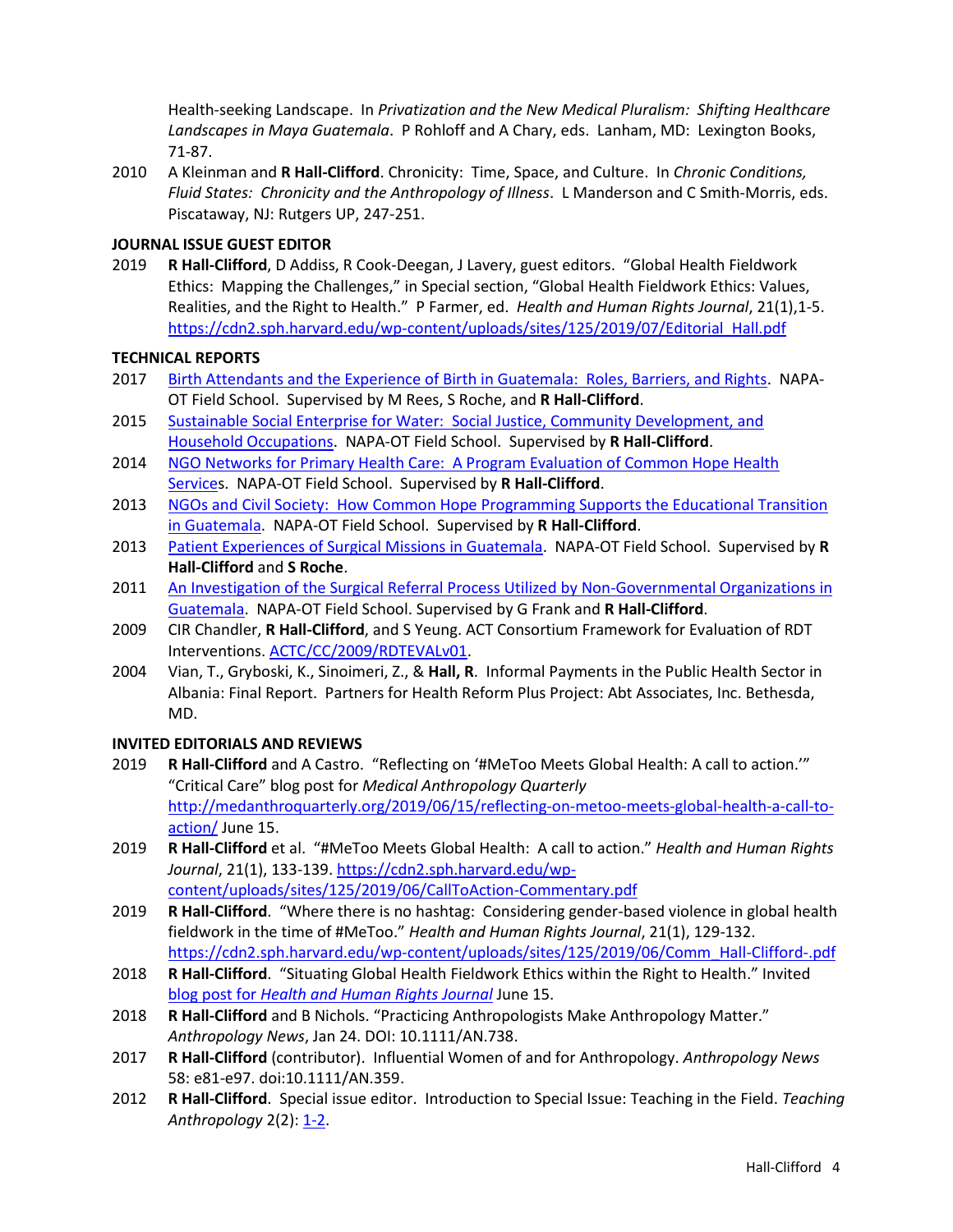- 2008 L Gifford and **R Hall-Clifford**. From Catcalls to Kidnapping: Towards an open dialogue on graduate women's fieldwork experiences. *Anthropology News* Sept. 49(6). [https://doi.org/10.1111/an.2008.49.6.26.](https://doi.org/10.1111/an.2008.49.6.26)
- 2006 **Hall-Clifford, Rachel**. Book Review: Daniel Goldstein's 'Spectacular City'. *Southern Anthropologist* 32(1-2).

# **MEDIA COVERAGE OF RESEARCH**

- 2020 El Periodico [Guatemalan national newspaper]. ["Wuku' Kawoq, tecnología para evitar muertes](https://elperiodico.com.gt/domingo/2020/01/12/wuku-kawoq-tecnologia-para-evitar-muertes-maternas/)  [maternas](https://elperiodico.com.gt/domingo/2020/01/12/wuku-kawoq-tecnologia-para-evitar-muertes-maternas/)" [Technology to avoid maternal deaths]. Jan. 16.
- 2019 El Periodico [Guatemalan national newspaper]. "Se reduce brecha de mortalidad materna en [Chimaltenango, Referencias para asistencia hospitalaria aumentan gracias al uso de tecnología](https://elperiodico.com.gt/nacion/2019/05/20/se-reduce-brecha-de-mortalidad-materna-en-chimaltenango/)" [Maternal mortality gap in Chimaltenango reduced, Referrals for hospital assistance increase thanks to the use of technology]. May 20.
- 2018 Prensa Libre [Guatemalan national newspaper]. "App Salva Vidas: La technología llega en auxilia de las comadronas" [App Saves Lives: The technology arrives to assist midwives]. Aug 26, pgs. 1, 14-17. Accompanied b[y online video](https://www.prensalibre.com/PrensaLibreTV/guatemala/una-app-para-control-materno-en-tecpan-chimaltenango), "Una app para control materno en Tecpán, Chimaltenango" [An app for maternal control in Tecpán, Chimaltenango].
- 2017 MSNBC Global Citizen. "[App Saves Lives of Maya Women in Guatemala](https://www.nbcnews.com/globalcitizen/video/app-saves-lives-of-maya-women-in-guatemala-1039437379735?v=raila)." Sept 5.

# **DISSERTATION AND THESES**

- 2009 **R Hall-Clifford**. *Oral Rehydration Therapy in Highland Guatemala: Long-term impacts of public health intervention on the self*. Doctoral dissertation, Boston University. Committee: Richard Cash (Harvard), Kris Heggenhougen (Boston U), Jean Jackson (MIT), Robert LeVine (Boston U), Charles Lindholm (Boston U).
- 2005 **R Hall-Clifford**. Humoral Medicine in Latin America: Implications for Success in ORT Interventions. Master of Public Health Thesis: Boston University.
- 2002 **RA Hall**. The Three Bodies and the Impact of Public Health Campaigns on the Self. Master of Science Thesis: Oxford University.

## Grants, Fellowships, and Honors

| 2020      | Emory Global Health Institute, Faculty Fellow                                                                                                                                                                                                                                    |
|-----------|----------------------------------------------------------------------------------------------------------------------------------------------------------------------------------------------------------------------------------------------------------------------------------|
| 2016      | Agnes Scott College, Professional Development Grant<br>\$3,300 for Mid-tenure sabbatical project: Rights to Health in Post-Genocidal Rwandan<br>Society                                                                                                                          |
| 2015      | U.S. National Institute of Health, R21 Grantee<br>\$250,000 for 3 year study: Mobile Health Intervention to Improve Perinatal Continuum<br>of Care in Guatemala<br>Co-PIs: G. Clifford (Emory), P Rohloff (Harvard), R Hall-Clifford (Agnes Scott)                               |
| 2014      | Agnes Scott College, The Holder Fund for Faculty Innovation<br>\$1,820 for Course Development in Sustainable and Scalable Healthcare Technology                                                                                                                                  |
| 2012      | U.S. National Institute of Health, R03 Grantee<br>\$200,000 for 2 year study: Investigation of effective training of "promotoras" in oral<br>rehydration therapy and zinc supplementation in highland Guatemala<br>Co-PIs: R Hall-Clifford (Agnes Scott) and R Amerson (Clemson) |
| 2012      | Elected Fellow, Society for Applied Anthropology                                                                                                                                                                                                                                 |
| 2007-2008 | <b>Outstanding Teaching Fellow Award, Boston University</b>                                                                                                                                                                                                                      |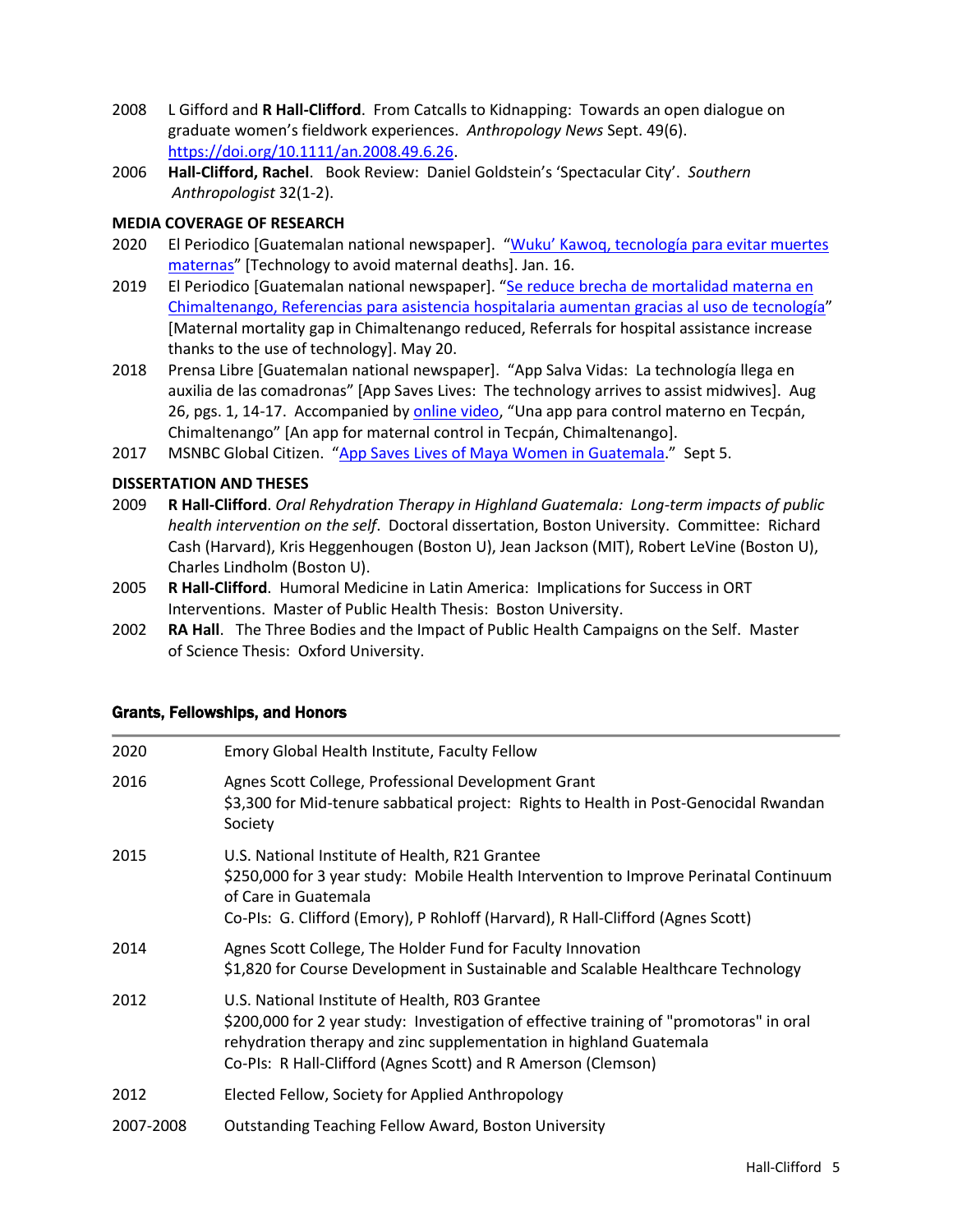| 2005-2006 | <b>Outstanding Teaching Fellow Award, Boston University</b>                                           |
|-----------|-------------------------------------------------------------------------------------------------------|
| 2006-2007 | Whiting Foundation Research Fellowship Recipient<br>\$7,225 for dissertation research                 |
| 2006-2007 | Boston University Graduate Research Abroad Fellowship Recipient<br>\$10,000 for dissertation research |
| 2002-2006 | <b>Boston University Presidential Fellow</b><br>\$18,000 per year plus tuition/fees for PhD and MPH   |
| 2005      | Inducted to Delta Omega National Public Health Honor Society                                          |
| 2001      | Inducted to Phi Beta Kappa National Honor Society                                                     |

# Conference and Public Presentations

#### **INVITED PRESENTATIONS**

- 2021 Invited discussant, Society for Applied Anthropology. Intersectional Approaches to Disability: Convergences and Breaches. 22 March.
- 2020 Invited presentation, "Tecnología de bajo costo para educación y pruebas en el punto-de-uso sobre la calidad del agua" [Low-cost technology for education and point-of-use water quality testing]. Universidad del Valle de Guatemala Reunion de Investigadores Symposium, with A. Arzu, G. Croissert. 30 October.
- 2020 Invited panelist, Inequality in Latin America. The Lauder Institute and the Wharton School, University of Pennsylvania. 31 July.
- 2020 Invited facilitator, Epidemiology of Compassion & Love Conference. Sponsored by the Task Force for Global Health and the Fetzer Institute. 8-10 January, Atlanta, GA.
- 2019 [Invited panelist,](https://www.medsurplusalliance.org/short-term-medical-missions-symposi) Short-term Medical Missions Symposium. Sponsored by Medical Surplus Alliance, Catholic Health Alliance, and the Task Force for Global Health. 14 May, Atlanta, GA.
- 2019 "Gender-based violence in global health fieldwork." Emory Goes Global Training. Emory University. Atlanta, GA.
- 2018 "Water Politics: Sustainability and Health in the Guatemalan Highlands." Water, Sanitation, and Health Symposium: Insights from Atlanta-based Scholars on Their Global Health Research. Georgia State University. Atlanta, GA.
- 2018 "Mi Promotora for Oral Rehydration Therapy: Global Health's original low-tech tool meets mHealth technology." Foundations of Global Health course, Emory University. Atlanta, GA.
- 2017 "Scalable mHealth: Where Anthropology & Public Health meet Engineering" (with Gari Clifford) Carnegie Mellon University - Kigali, Rwanda Campus.
- 2017 "Qualitative Research: An integrative approach to health systems research" Invited workshop: University of Rwanda, College of Medicine and Health Sciences.
- 2016 [Invited lecture,](https://www.fic.nih.gov/About/Staff/Policy-Planning-Evaluation/Documents/fogarty-nih-2016-mhealth-institute-needs-assessment-hall-clifford.pdf) "Needs assessment and asset analysis: Framing ethical interventions with impact." U.S. National Institutes of Health, Fogarty International Center Global mHealth Research Training Institute, June 2016.
- 2015 "Reclaiming Promoters: Neoliberalism and Local Realities of Development Paradigms" University of San Francisco, Master of Arts in International Studies. Invited keynote lecture. San Francisco, CA.
- 2015 "Shhh…It Happens: The silencing of lived realities of global health strategies." Agnes Scott College Academic Colloquia & Monthly Exchange. Decatur, GA.
- 2012 "A Political Economy of Public Health: Oral rehydration therapy in highland Guatemala." Invited Lecture, Arizona State University School for Human Evolution and Social Change. Tempe, AZ.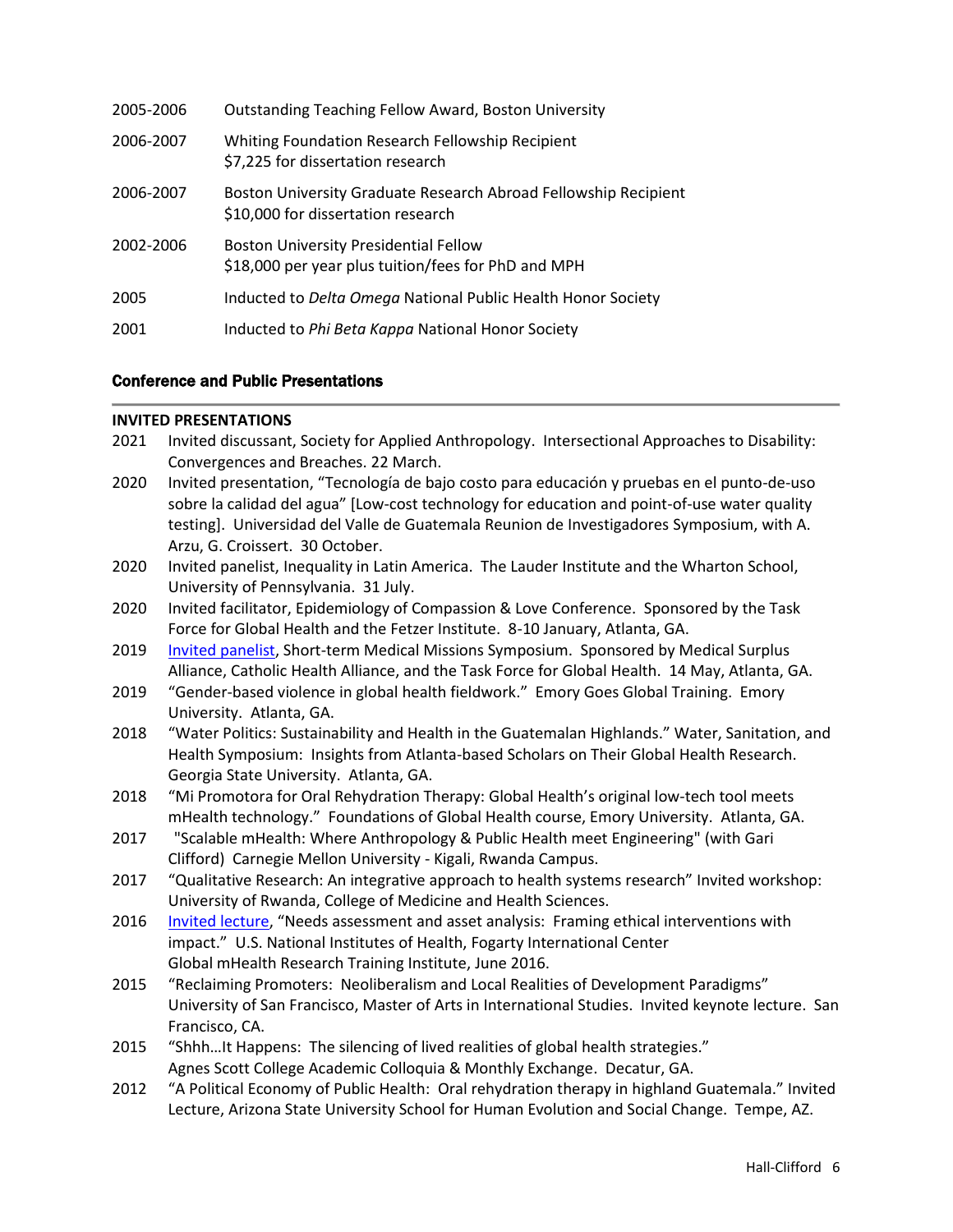- 2010 "This time it's personal: Situating the lived experience of chronic childhood diarrhea and undernutrition within the political economy of health in highland Guatemala" Oxford University Medical Anthropology Lecture Series. Oxford, England.
- 2008 "Needs Assessment: Combining Quantitative and Qualitative Research for Development Projects." [Guest Lecture,](https://ocw.mit.edu/courses/media-arts-and-sciences/mas-965-nextlab-i-designing-mobile-technologies-for-the-next-billion-users-fall-2008/lecture-videos/embed_03_01/) Information and Communication Technology for Development Course, Massachusetts Institute of Technology. Cambridge, MA.
- 2008 "Diarrhea and the Three Bodies" Boston University Anthropology Graduate Series. Boston, MA.

# **CONFERENCE PRESENTATIONS**

- 2021 "'Short-term surgical missions and surgical capacity-building: A qualitative study of Guatemalan provider experiences and perspectives' Poster presentation, with S. Roche et al. Consortium of Universities for Global Health. 12-14 March.
- 2019 "Where there is no hashtag: Global health confronts #MeToo." Society for Applied Anthropology Annual Meetings. Portland, OR. Louise Lamphere, Discussant. [Selected for SfAA](http://sfaa.net/podcast/index.php/podcasts/2019-portland-engaging-change-turbulent-times/moving-beyond-metoo-commentary-how-applied-anthropologists-can-implement-lasting-change/)  [Podcast.](http://sfaa.net/podcast/index.php/podcasts/2019-portland-engaging-change-turbulent-times/moving-beyond-metoo-commentary-how-applied-anthropologists-can-implement-lasting-change/)
- 2018 "Community Engagement and Fieldwork Ethics." Participatory Research and Ethics in Mesoamerican Fieldwork Roundtable. Society for Latin America and the Caribbean Anthropology. American Anthropological Association Annual Meetings. San Jose, CA.
- 2018 "Ethically managing global health fieldwork risks" (with R Cook Deegan, Arizona State U). Workshop on Global Health Fieldwork Ethics. Agnes Scott College, Emory U, Task Force for Global Health. Decatur, GA.
- 2018 "Where there is no hashtag: Sexual assault in global health fieldwork." Workshop on Global Health Fieldwork Ethics. Agnes Scott College, Emory U, Task Force for Global Health. Decatur, GA.
- 2018 "A lay midwife-centered approach to mHealth technology for improving maternal care in Guatemala" (with P Rohloff, Harvard). Society for Applied Anthropology Meetings. Philadelphia, PA.
- 2017 "Rights to Health in Post-Genocidal Society: Ethnography Matters for Exploring Divergent Experiences in Guatemala and Rwanda." American Anthropological Association Annual Meetings. Washington, D.C.
- 2016 "Innovative Pedagogies for Global Learning in Undergraduate Public Health" Poster (with A Patterson). Association of Schools and Programs of Public Health Undergraduate Symposium. Arlington, VA.
- 2015 "Suturing Together a Health System: Complexities of Patient Care-Seeking in Short-Term Surgical Missions in Guatemala." American Anthropological Association Annual Meetings. Denver, CO.
- 2015 "Transnational Information Politics, Power, and the Child Migration 'Crisis': Guatemalan NGO Perspectives on Causes of Child Migration" (with T Britton, B Nichols) Panel chair: Development's Translations. NGOgraphies Conference. Denver, CO.
- 2014 Invited discussant for panel, "Techniques and Technologies of Global Health." American Anthropological Association Annual Meetings. Washington, D.C.
- 2014 "Using a Human Rights Framework to Teach About Violence" on Roundtable: The Role of Anthropologists as Teachers: Innovative Strategies for Helping Students Learn About Violence. American Anthropological Association Annual Meetings. Washington, D.C.
- 2014 "Promoting Communication: The benefits and challenges of cell phone-based supervision of local health promoters." Panel chair and co-organizer: Global goals, local realities: Traversing the boundaries of health inequalities in Guatemala. Society for Applied Anthropology. Albuquerque, NM.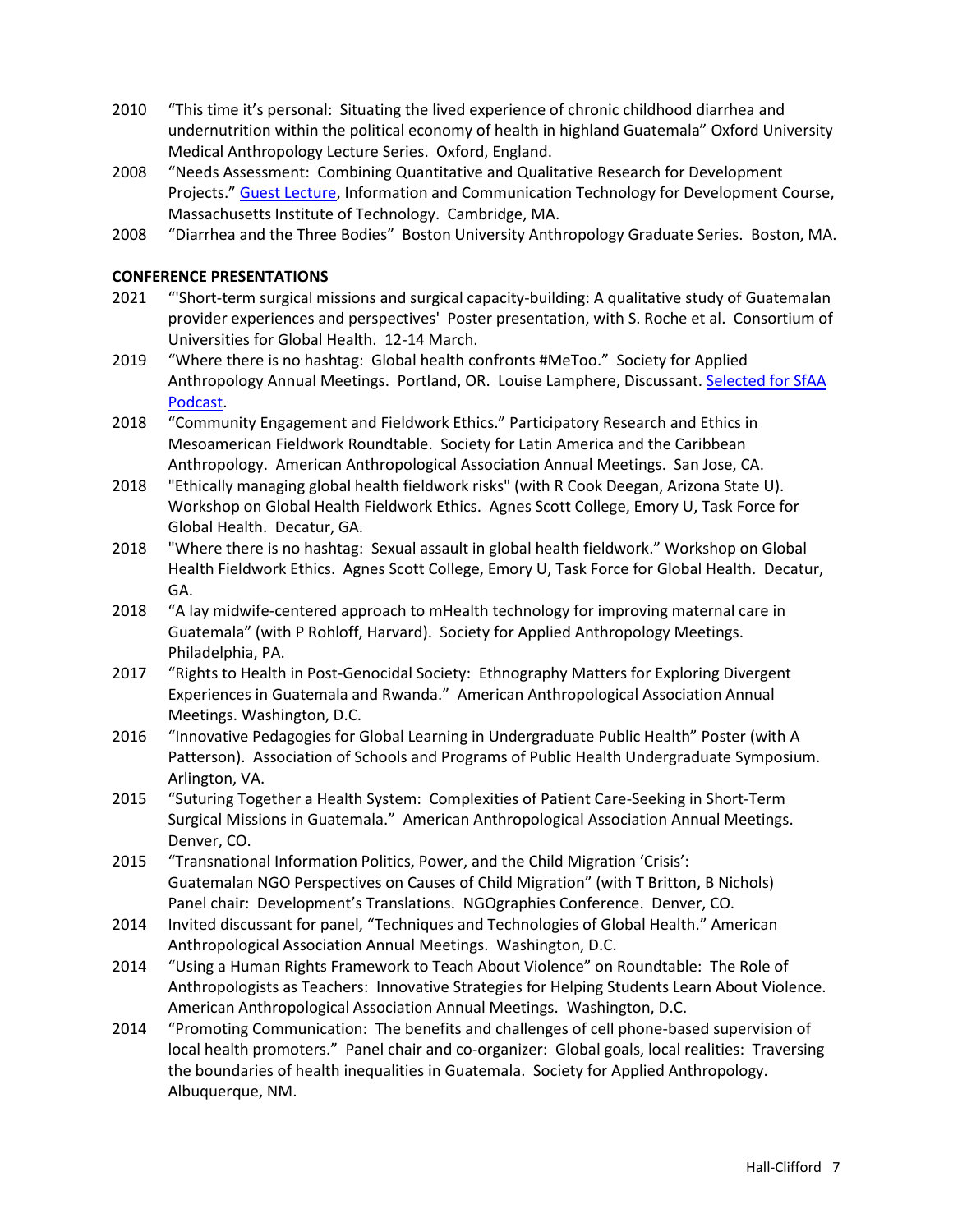- 2013 "Cómo de mejorar la supervisión de promotores de salud con tecnología móvil" ["How to improve monitoring of health promoters using cellphone technology"]. Guatemala Scholars Network Conference. Antigua, Guatemala
- 2011 Workshop co-organizer and keynote, "Teaching in the Field: Investigating the Ethics of Education in Ethnographic Research" School of Anthropology and Dept. of Education, University of Oxford. Oxford, England.
- 2011 "Autopathographies: How 'Sick Lit.' Shapes the Illness Experience" Conference Celebrating 10 Years of Medical Anthropology at Oxford University. Oxford, England.
- 2011 Discussant, "Health Disparities and Social Justice in Guatemala: Medical Anthropology in the NAPA-OT Field School" Society for Applied Anthropology Meetings. Seattle, WA.
- 2009 "Turning Diarrhea into *Dinero*: The rags-to-riches promises of pharmaceutical pyramid schemes in Guatemala." Society for Medical Anthropology Meetings. New Haven, CT.
- 2008 "Of Machetes and Medicine: The impacts of violence on access to health care in rural Guatemala." American Anthropological Association Annual Meetings. San Francisco, CA.
- 2008 "Development Burnout and the Current Situation in Guatemala." Guatemalan Scholars Network Conference. Vanderbilt University. Nashville, TN.
- 2007 "Diarrhea and Disparity: A critical appraisal of oral rehydration therapy in highland Guatemala" American Anthropological Association Annual Meetings. Washington, D.C.
- 2002 Oxford University Delegate, International Conference on Health and Populations. Brunel University, UK.
- 2000 "Catnip Tea and Anointed Oil: The continuing folk healing traditions of Appalachia" Session Chair and Presenter, Southern Anthropological Society Annual Meetings. Nashville, TN.

# Consulting Projects

| 2008 | Soundvision Productions Berkeley, CA                                                               |
|------|----------------------------------------------------------------------------------------------------|
|      | Research consultant for National Public Radio program on anthropology and physiology of<br>emotion |
|      |                                                                                                    |
| 2004 | Heineken Corporation Rwanda                                                                        |
|      | Anthropological consultant providing coding and analysis of interview transcripts on HIV testing   |
|      | 2003-4 Abt Associates Bethesda, MD                                                                 |
|      | Anthropological consultant prviding coding and analysis of interview transcripts for a USAID       |
|      | study of informal payments in Albanian healthcare sector.                                          |
| 2004 | Boston Public Health Commission Boston, MA                                                         |
|      | Public Health assistant in legislative strategy                                                    |

## Teaching Experience

## **COURSES**

**Emory University** Foundations of Global Health (2 terms) Center for the Study of Human Health Honors 2-semester course sequence (1 year)

## **Agnes Scott College**

Affordable and Scalable Healthcare Technologies (2 terms) Anthropology of Violence (3 terms) Contemporary Cultures and Controversies of Latin America (2 terms) Cultural Anthropology (5 terms)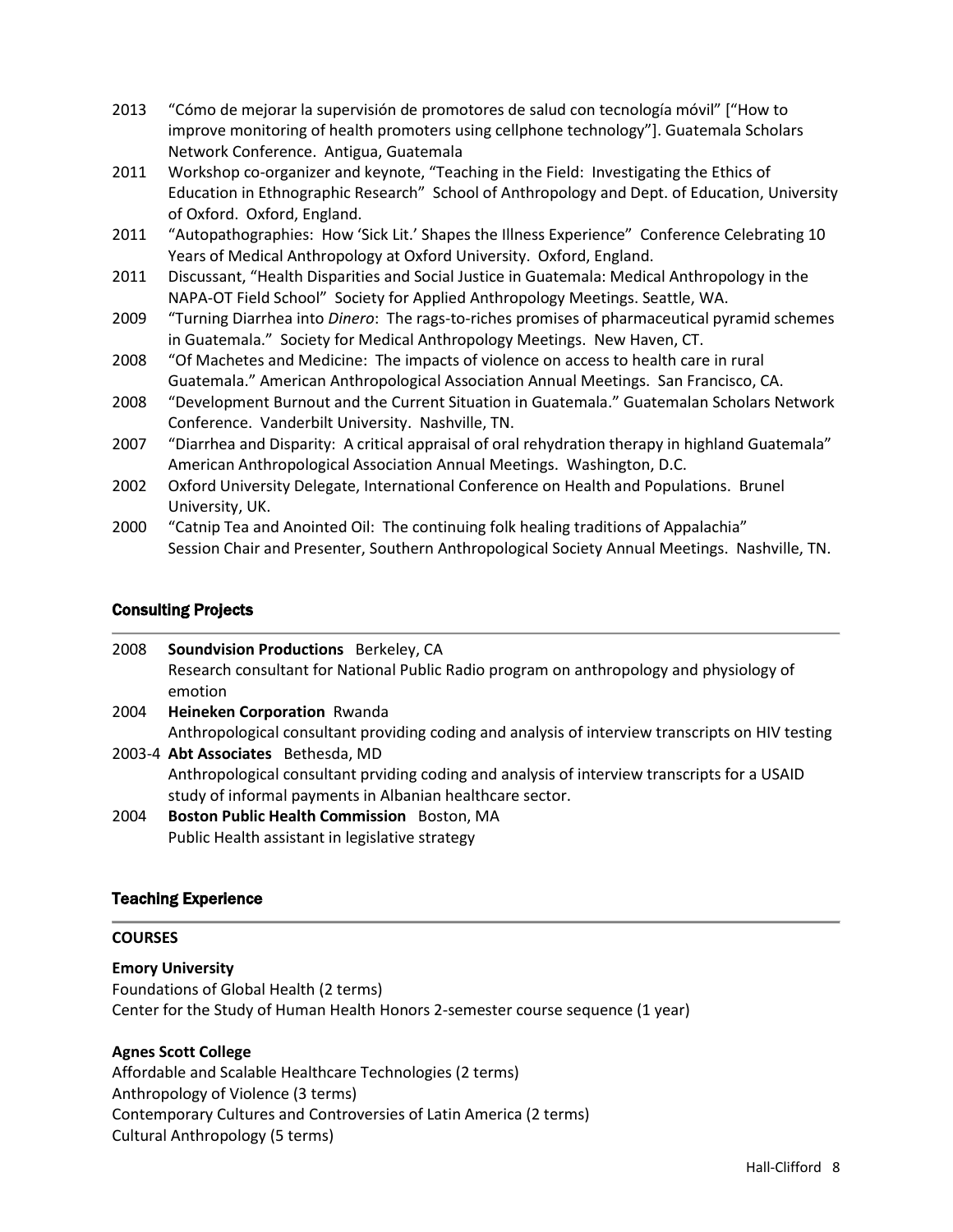Foundations of Social Research (3 terms) Global Awareness: Health and Development in Brazil Global Journeys, Guatemala: Women, Ethnicity, and Humanitarian Aid in Post-Conflict Society (2 terms) Medical Anthropology (3 terms) My Big Fat Seminar: A biocultural survey of obesity Nutritional Anthropology Public Health Design and Evaluation (2 terms) Special Areas in Social Science Inquiry (3 terms)

# **National Association for the Practice of Anthropology - Occupational Therapy [\(NAPA-OT\)](http://napaotguatemala.org/) Field School**

Core Curriculum: Social justice and health as a human right, 2011 – 2019 Sustainable Social Enterprise for Water, 2015 NGO Networks: Guatemalan perceptions of root causes of child migration, 2015 NGO Networks for Health: Research and methods training, 2011, 2014 Understanding the Educational Transition: Research methods and training, 2013 Medical Anthropology, 2010

#### **University of Oxford**

Affordable Healthcare Technologies: Social science component, 2013 Rhodes House, Special instructor in Medical Anthropology, 2010

## **London School of Hygiene and Tropical Medicine**

Master of Science in Epidemiology, Medical Anthropology Module, Seminar leader, 2010

#### **Boston University, 2003-2009**

Medical Anthropology (7 terms) Children and Culture (3 terms) Anthropology of Gender (2 terms) Introduction to Biological Anthropology Social and Behavioral Sciences in International Public Health (Graduate-level) College of Arts and Sciences Teaching Fellows, Training Leader

#### **THESIS AND DISSERTATION COMMITTEES**

#### **University of Arizona**

School of Human Evolution and Social Change, 2016-present PhD committee member, Mary Catherine Driese. Subject area: Short-term surgical missions in Guatemala.

Invited external examiner, Global Health Honors College, 2012

#### **University of North Texas**

Department of Anthropology, 2019-2020 Master of Science in Applied Anthropology committee member, Leyla Koyuncuoglu. "Understanding the Health Needs Among Indigenous Mayan Communities of Lake Atitlan."

#### **Duke University**

Duke Global Health Institute, 2014 Master of Global Health thesis project supervisor and committee member, Benjamin Silverberg. "Surgical Missions in Guatemala: Decision-Making for Pediatric Cases."

#### **Boston University**

School of Public Health, Department of Global Health, 2014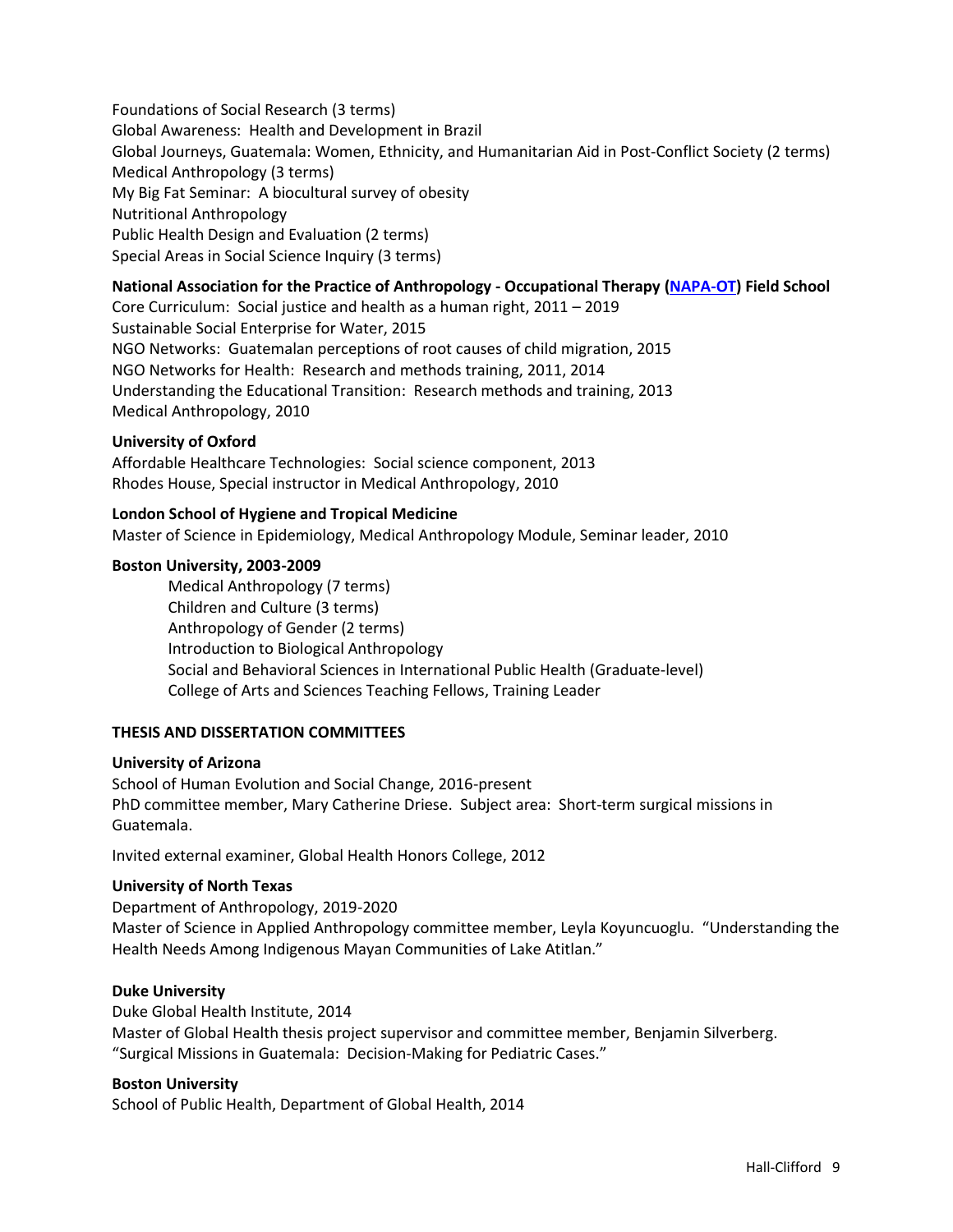Master of Public Health thesis project supervisor, Stephanie Roche. "NGO Experiences of Visiting Surgical Teams and the Formal Healthcare System in Guatemala."

## Professional Service

#### **SERVICE TO THE DISCIPLINE**

| 2021         | Elected, American Anthropological Association, Gender Equity Seat, Members              |
|--------------|-----------------------------------------------------------------------------------------|
|              | Programmatic Advisory and Advocacy Committee                                            |
| 2021-present | National Association for the Practice of Anthropology, Research Committee Co-Chair      |
| 2020-present | Co-Chair, Women in Global Health, Georgia USA Chapter                                   |
| 2017-present | Wuqu' Kawoq   Maya Health Alliance, Institutional Review Board, Reviewing Member        |
| 2014-2019    | National Association for the Practice of Anthropology, Secretary                        |
| 2014-2019    | Anthropology News, Contributing Editor                                                  |
| 2018         | Lead organizer of Workshop on Global Health Fieldwork Ethics. Co-sponsored by Agnes     |
|              | Scott College, Emory University Rollins School of Public Health, and the Task Force for |
|              | Global Health. Decatur, GA. April 27-28.                                                |
| 2016         | U.S. National Institutes of Health, Fogarty International Center                        |
|              | Faculty mentor for the Global mHealth Research Training Institute, June 2016            |

#### **EMORY UNIVERSITY SERVICE**

| 2021-22      | Faculty Senate Subcommittee on Prevention of Sexual Violence                         |
|--------------|--------------------------------------------------------------------------------------|
| 2021-present | Center for the Study of Human Health, Director of Undergraduate Research             |
|              | 2020- present Faculty advisor, Emory Partners in Health Engage student organization  |
|              | 2020- present Faculty advisor, Health and Development Guatemala student organization |
| 2020-21      | Center for the Study of Human Health, Honors Program Co-Director                     |
| 2020-21      | Department of Sociology, Undergraduate Teaching Committee                            |
| 2020-21      | Rollins School of Public Health, Hubert Department of Global Health - Admissions     |
|              | Reviewer for Global Health and Development Ph.D. Program.                            |

#### **AGNES SCOTT COLLEGE-WIDE SERVICE**

| 2018       | Organizer of the O.C. Hubert Lecture by Arthur Kleinman (Harvard), "Caregiving: What |
|------------|--------------------------------------------------------------------------------------|
|            | Distinguishes the Social Medicine Approach to Global Health." Agnes Scott College.   |
|            | Decatur, GA. April 26.                                                               |
| 2015, 2010 | Agnos Scott Collage, Committee on Academic Standards and Admission                   |

- 2015-2019 Agnes Scott College, Committee on Academic Standards and Admission
- 2014-2018 Agnes Scott College, Institutional Review Board, Reviewing Member Chair, 2015-2016
- 2015-2017 Hubert Scholars in Public Service, Supervisor for three award recipients
- 2014-2015 Agnes Scott College, Global Foundations Task Force

## **AGNES SCOTT COLLEGE DEPARTMENTAL SERVICE**

- 2017-2019 Agnes Scott College, Department of Public Health, Chair
- 2014-2019 Annual Atlanta Undergraduate Conference on Health & Society, Organizer
- 2014-2019 Agnes Scott College, Human Rights Program Director, 2015-2016
	- Advisory Board, 2014-2015, 2017-2019
- 2014, 2017 Human Rights Film Festival Anthropology of Violence Student Films, Organizer
- 2015 What do Human Rights Mean? Student Art Event, Organizer (co-sponsored by UNICEF Atlanta and SUMMIT)